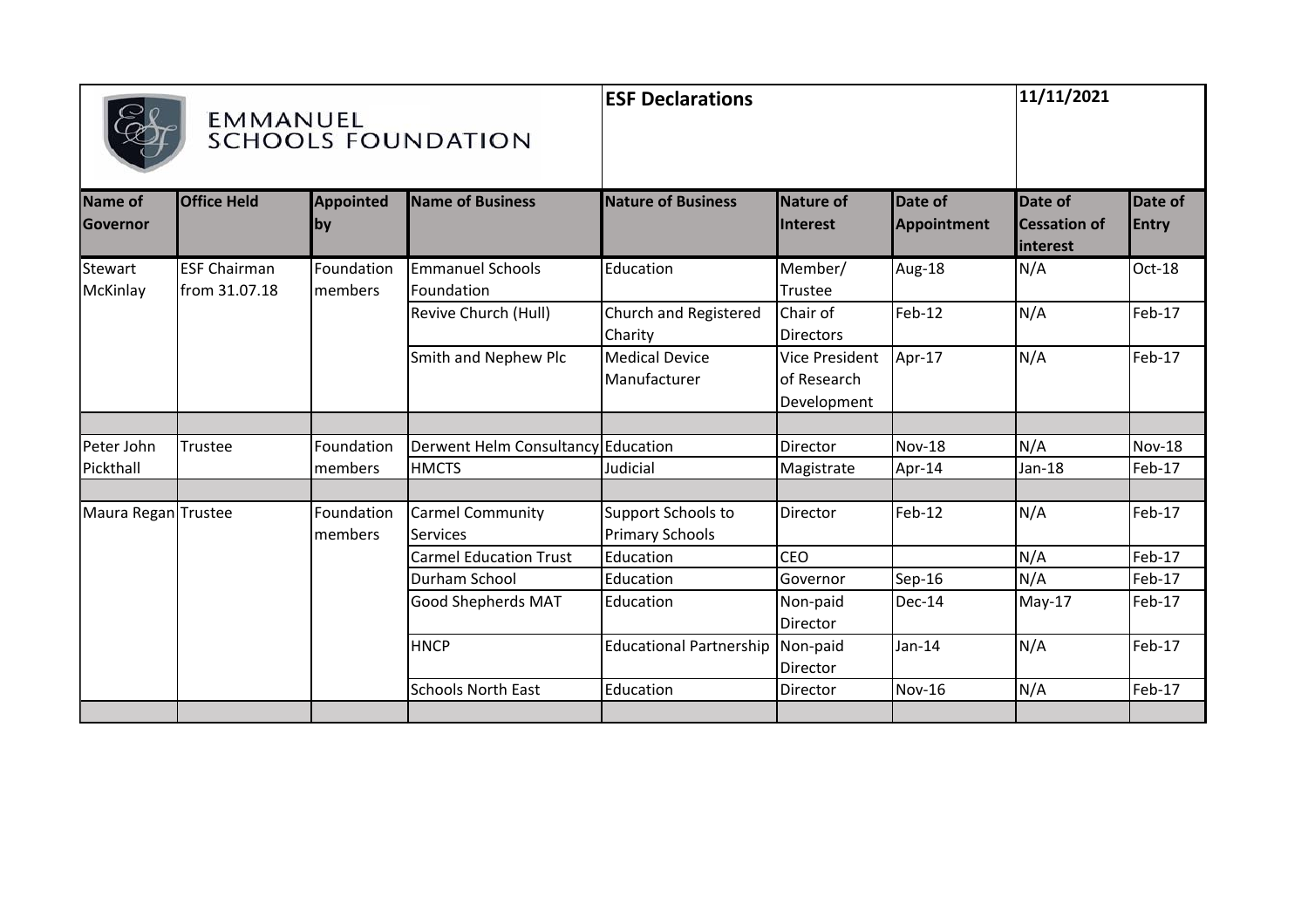| Martin  | Trustee | Foundation | <b>Brooke Primary Academy</b>   | <b>Federation School</b>   | Chair of                | $Nov-12$ | N/A    | Aug-14        |
|---------|---------|------------|---------------------------------|----------------------------|-------------------------|----------|--------|---------------|
| Oldknow |         | members    |                                 |                            | Governors               |          |        |               |
|         |         |            | <b>Education Improvement</b>    | Education                  | Vice Chair              |          | Dec-18 | $Jan-15$      |
|         |         |            | Board, DMBC                     |                            |                         |          |        |               |
|         |         |            | <b>Emmanuel Schools</b>         | Education                  | Trustee                 | $Jul-14$ | N/A    | Aug-14        |
|         |         |            | Foundation                      |                            |                         |          |        |               |
|         |         |            | <b>Exceed Learning</b>          | Education                  | Member                  | Jul-16   | N/A    | Jul-16        |
|         |         |            | Partnership                     |                            |                         |          |        |               |
|         |         |            | <b>Marshland Primary</b>        | <b>Federated School</b>    | Chair of                | Nov-12   | N/A    | Aug-14        |
|         |         |            | Academy                         |                            | Governors               |          |        |               |
|         |         |            | Northridge Community            | Education                  | Local Authority  Jan-17 |          | Apr-19 | $Jan-17$      |
|         |         |            | School                          |                            | Governor                |          |        |               |
|         |         |            | Norton Junior School            | Education                  | LA Governor             | $Sep-16$ | Apr-19 | $Sep-16$      |
|         |         |            | Old Boatyards Apartments        | <b>Property Management</b> | Property                | Jan-06   | N/A    | <b>Dec-15</b> |
|         |         |            | <b>Oldknow Consulting</b>       | <b>Fire Safety</b>         | Director                | Feb-05   | N/A    | <b>Dec-15</b> |
|         |         |            | Limited                         |                            |                         |          |        |               |
|         |         |            | The Levett School               | <b>PRU</b>                 | Chair                   |          | N/A    | Jun-19        |
|         |         |            | Thorne Moorends                 | <b>Community Charity</b>   | Director                | c. 1999  | N/A    | $Oct-14$      |
|         |         |            | <b>Regeneration Partnership</b> |                            |                         |          |        |               |
|         |         |            | <b>William Brookes</b>          | Education                  | Chair                   | Jan-21   | N/A    | Feb-21        |
|         |         |            | <b>Exhibition Foundation</b>    |                            |                         |          |        |               |
|         |         |            | <b>Trinity Academy</b>          | Education                  | LGB, Chair              | Aug-14   | N/A    | Aug-14        |
|         |         |            |                                 |                            |                         |          |        |               |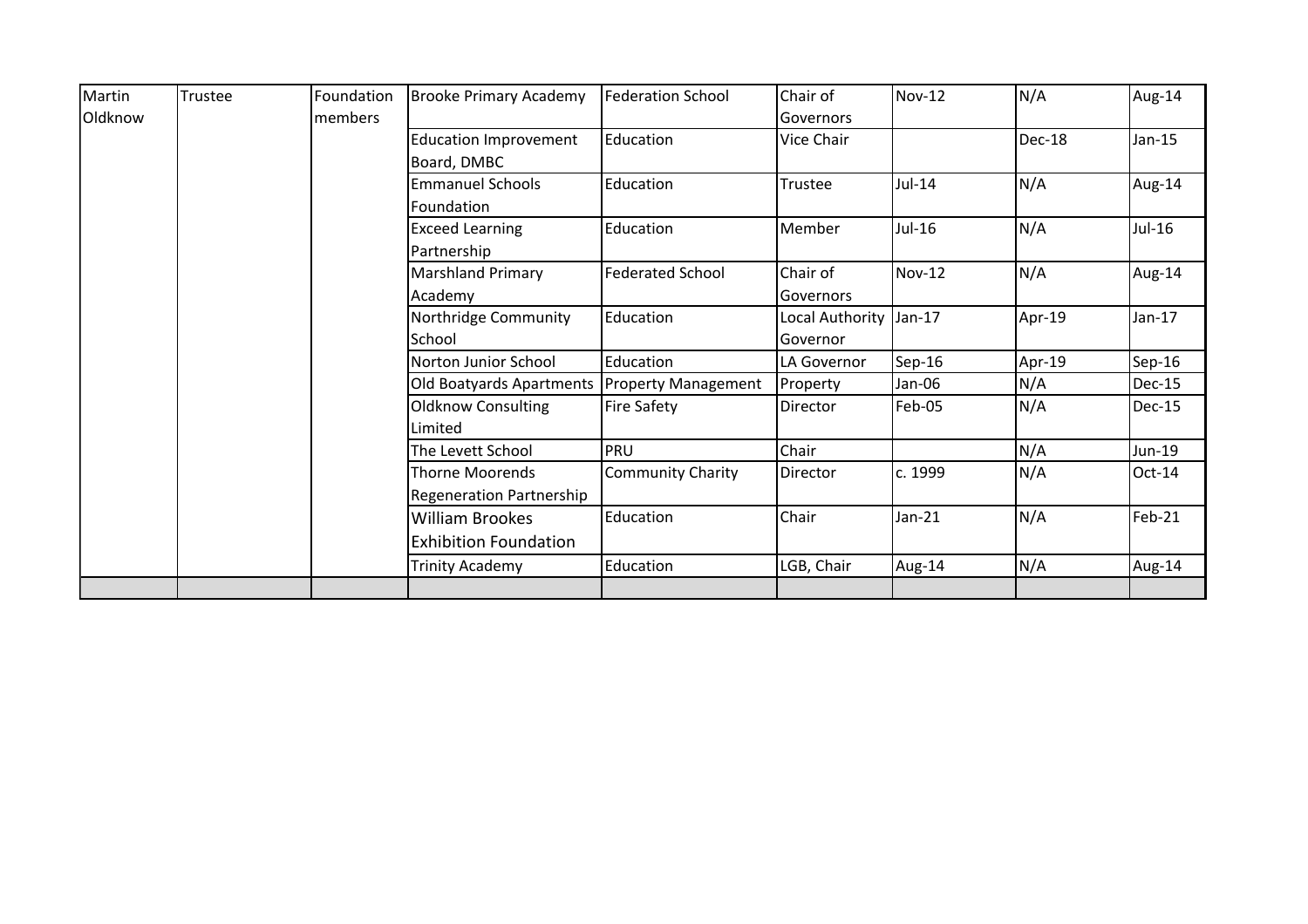| Mark Pike | <b>CEO</b> | Trustees | Durham University            | Education               | Teacher<br>training      | Sep-17        | Sep-18 | Sep-17   |
|-----------|------------|----------|------------------------------|-------------------------|--------------------------|---------------|--------|----------|
|           |            |          | Durham University            | Education               | External<br>examiner PGC | $Oct-14$      | Sep-18 | Oct-17   |
|           |            |          |                              |                         | course                   |               |        |          |
|           |            |          | <b>Emmanuel Schools</b>      | <b>Support Services</b> | CEO and                  | $Jul-14$      | N/A    | $Jul-14$ |
|           |            |          | Foundation                   |                         | Trustee                  |               |        |          |
|           |            |          | John Templeton               | Education               | Implementatio            | $Jan-17$      | N/A    | $Jan-17$ |
|           |            |          | Foundation                   |                         | n of Y7 and Y8           |               |        |          |
|           |            |          |                              |                         | Narian                   |               |        |          |
|           |            |          |                              |                         | Curriculum               |               |        |          |
|           |            |          | Taylor and Francis;          | Publishing              | Articles and             | <b>Jun-05</b> | N/A    | Sep-14   |
|           |            |          | Routledge; Bloomsbury;       |                         | books                    |               |        |          |
|           |            |          | Lutterworth Press            |                         | published                |               |        |          |
|           |            |          |                              |                         | reporting                |               |        |          |
|           |            |          |                              |                         | findings from            |               |        |          |
|           |            |          |                              |                         | research                 |               |        |          |
|           |            |          |                              |                         | projects                 |               |        |          |
|           |            |          |                              |                         | (including ESF           |               |        |          |
|           |            |          | <b>Trinity Academy</b>       | Education               | Parent - Child           | <b>Jul-05</b> | N/A    | Sep-14   |
|           |            |          |                              |                         | at Trinity               |               |        |          |
|           |            |          |                              |                         | Academy                  |               |        |          |
|           |            |          | <b>Trinity Academy</b>       | Education               | Associate                | Sep-17        | N/A    | Sep-17   |
|           |            |          |                              |                         | member                   |               |        |          |
|           |            |          | <b>Emmanuel Academy</b>      | <b>School Uniform</b>   | Director                 | Jan-20        | N/A    | Sep-20   |
|           |            |          | <b>Services</b>              |                         |                          |               |        |          |
|           |            |          | <b>William Brookes</b>       | Education               | Trustee                  | Mar-21        | N/A    | $Mar-21$ |
|           |            |          | <b>Exhibition Foundation</b> |                         |                          |               |        |          |
|           |            |          | University of Leeds          | Education               | Visiting                 | Sep-14        | N/A    | Sep-14   |
|           |            |          |                              |                         | Professor of             |               |        |          |
|           |            |          |                              |                         | Education                |               |        |          |
|           |            |          |                              |                         |                          |               |        |          |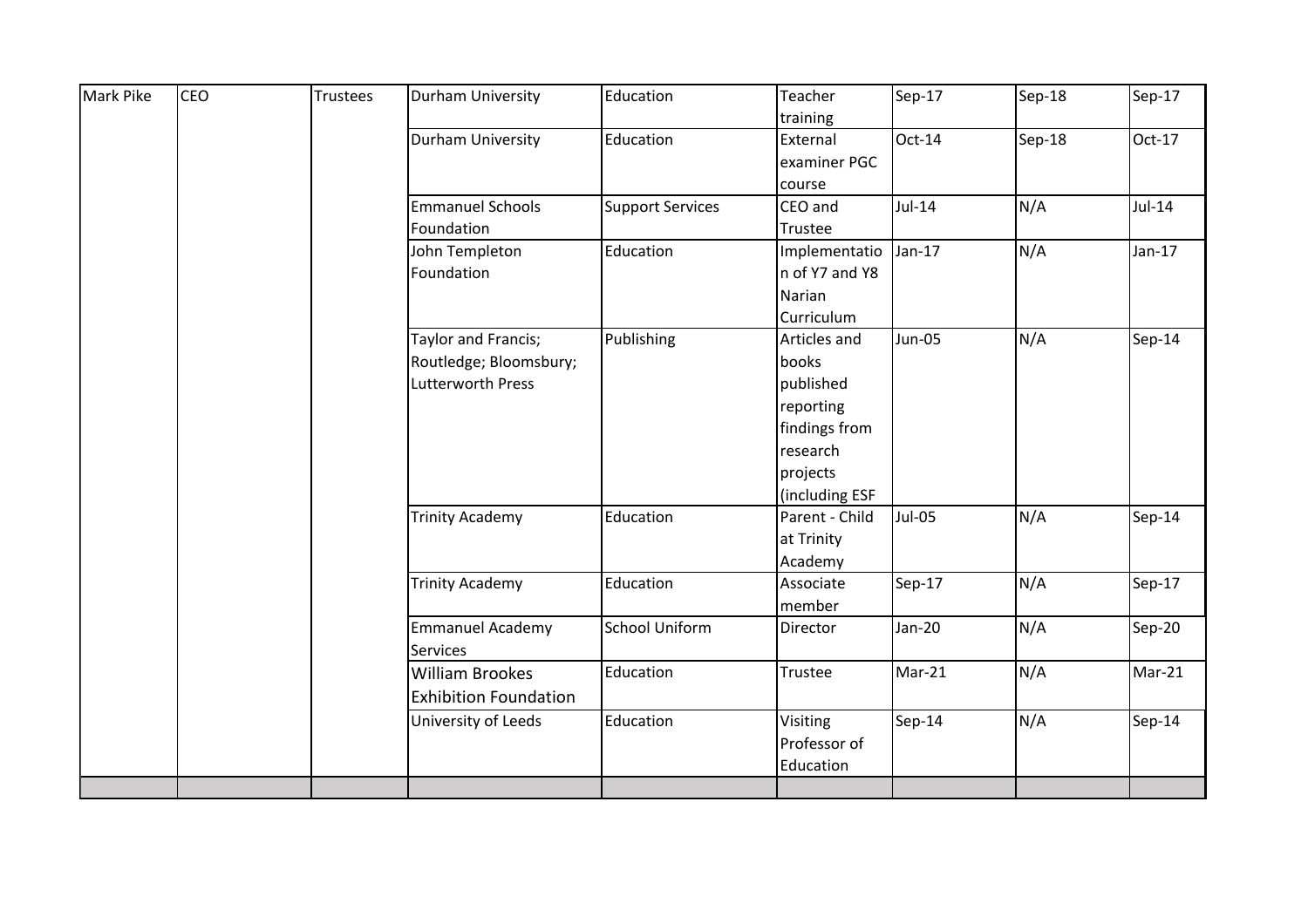| Simon Goon | Trustee    | Foundation | Umi Including Umi Direct  | <b>Media and Business</b>   | <b>Board Director</b>  | $Apr-17$ | N/A    | Apr-17   |
|------------|------------|------------|---------------------------|-----------------------------|------------------------|----------|--------|----------|
|            |            | members    | Limited, Umi Holdings     | Services Group              |                        |          |        |          |
|            |            |            | Limited, Umi Commercial   |                             |                        |          |        |          |
|            |            |            | Limited, General Partner  |                             |                        |          |        |          |
|            |            |            | Umi Scotland Limited, Umi |                             |                        |          |        |          |
|            |            |            | Investment Limited, Umi   |                             |                        |          |        |          |
|            |            |            | Scotland Limited.         |                             |                        |          |        |          |
|            |            |            | <b>Emmanuel Schools</b>   | Education                   | Trustee                | Jul-17   |        | Jul-17   |
|            |            |            | Foundation                |                             |                        |          |        |          |
|            |            |            | <b>Key Strengths Ltd</b>  | <b>Strategy Consultancy</b> | 80%                    | Sep-10   | Oct-20 | Jun-17   |
|            |            |            |                           |                             | shareholder            |          |        |          |
|            |            |            |                           |                             | and Director           |          |        |          |
|            |            |            | Sedgefield Hardwick       | <b>Primary School</b>       | Governor               | Aug-16   | N/A    | Jun-17   |
|            |            |            | <b>Primary School</b>     |                             |                        |          |        |          |
|            |            |            | Synoptica Ltd             | Artificial Intelligence     | Chief Operating Aug-17 |          | Apr-17 | Jun-17   |
|            |            |            |                           | Data Intelligence on        | Officer                |          |        |          |
|            |            |            |                           | business Company            |                        |          |        |          |
|            |            |            |                           |                             |                        |          |        |          |
| Beverley   | Member     | Foundation | <b>Bede Academy</b>       | Education                   | Vice Chair             | $Oct-14$ | N/A    | $Oct-14$ |
| Kenny      | (appointed | members    | Newcastle University      | Education                   | Director of            | Sep-14   | N/A    | $Oct-14$ |
|            | 17.02.17)  |            |                           |                             | <b>Graduate Entry</b>  |          |        |          |
|            |            |            |                           |                             | (Accelerated)          |          |        |          |
|            |            |            |                           |                             | Programme              |          |        |          |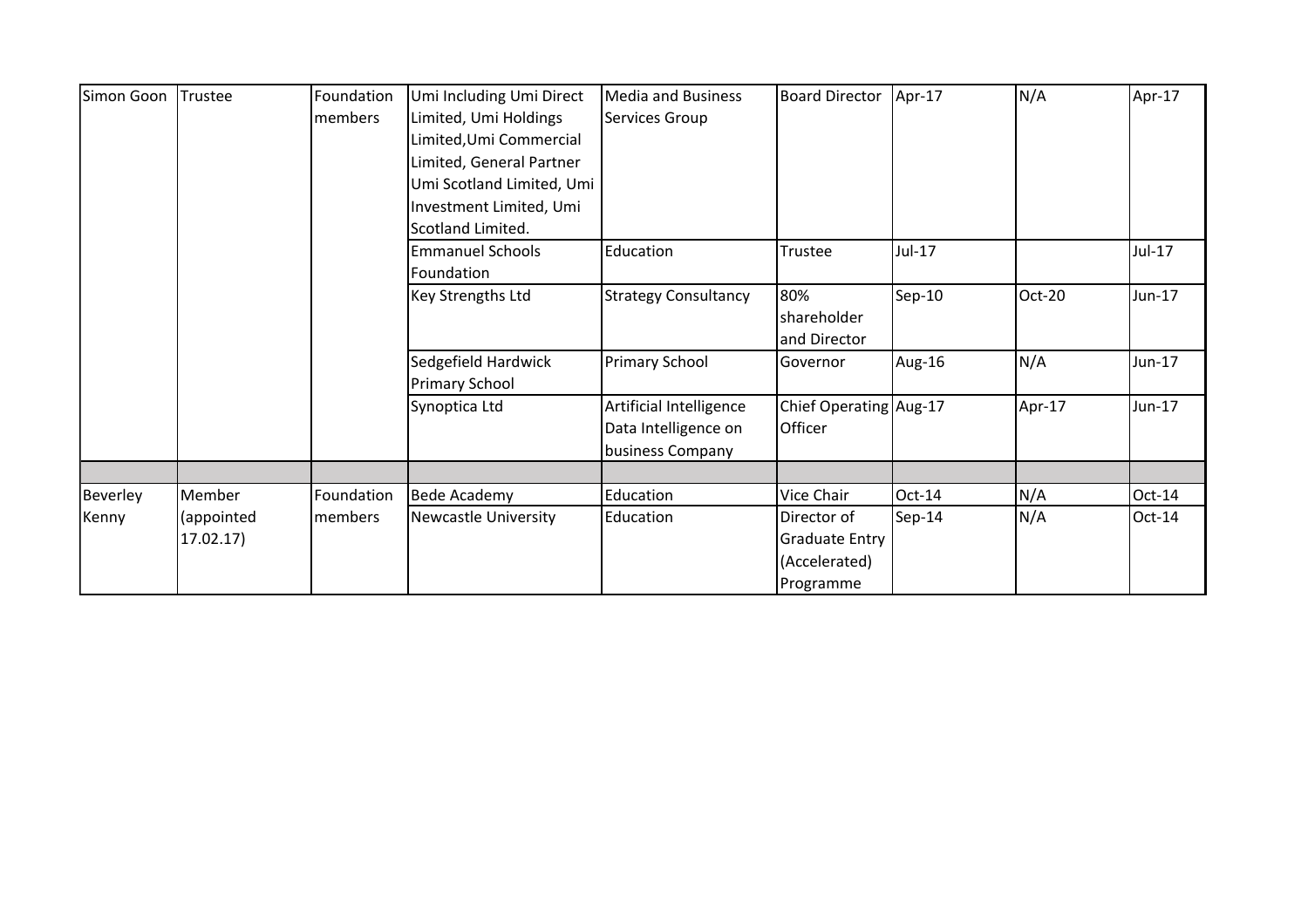| Rev. Kenneth Member |                        | Governing   | The King's Academy                                          | Education                   | Governor                              | Apr-15        | N/A | Apr-15   |
|---------------------|------------------------|-------------|-------------------------------------------------------------|-----------------------------|---------------------------------------|---------------|-----|----------|
| Stone               | (appointed<br>17.02.17 | <b>Body</b> | Viewley Hill Academy                                        | Education                   | Chair of<br>Governors                 | $Jan-15$      | N/A | $May-15$ |
|                     |                        |             |                                                             |                             |                                       |               |     |          |
| Nigel Rhyl          | Member                 | Foundation  | <b>Barnsley Academy</b>                                     | Education                   | LGB, Chair                            | $Jul-17$      | N/A | Oct-17   |
| Robson              |                        | members     | Churches Trust for                                          |                             | Director                              |               |     |          |
|                     |                        |             | <b>CTfC</b>                                                 | <b>Church Buildings</b>     | Trustee                               | 20 16         | N/A | Dec-18   |
|                     |                        |             | <b>Emmanuel Schools</b><br>Foundation                       | <b>Support Services</b>     | Member                                | Dec-08        | N/A | Jul-14   |
|                     |                        |             | Good Shepherd MAT -<br>Diocese of Carlisle                  | Education                   | Member                                | $May-14$      | N/A | $Jul-14$ |
|                     |                        |             | <b>Richard Rose Central</b><br>Academy                      | Education                   | Chair,<br>Supervisory<br><b>Board</b> | Jun-13        | N/A | $Jul-14$ |
|                     |                        |             | <b>Richard Rose Morton</b><br>Academy                       | Education                   | LGB, Chair                            | $Jun-13$      | N/A | $Jul-14$ |
|                     |                        |             | St John's College and<br>Cranmer Hall, Durham<br>University | <b>Higher Education</b>     | Council<br>Member and<br>Trustee      | Mar-10        | N/A | $Jul-14$ |
|                     |                        |             | The Hyndburn Academy,<br>Accrington                         | Education                   | School<br>Improvement<br>Board, Chair | Sep-17        | N/A | Oct-17   |
|                     |                        |             | <b>ULT</b>                                                  | Education                   | Trustee and<br>chair since<br>2014    | <b>Dec-10</b> | N/A | Dec-18   |
|                     |                        |             | <b>United Church Schools</b><br>Foundation                  | Education                   | Trustee                               | $Jul-14$      | N/A | $Jul-14$ |
|                     |                        |             | <b>United Learning Trust</b>                                | Education, Academy<br>Chain | Trustee and<br>Chair                  | $Jul-14$      | N/A | $Jul-14$ |
|                     |                        |             |                                                             |                             |                                       |               |     |          |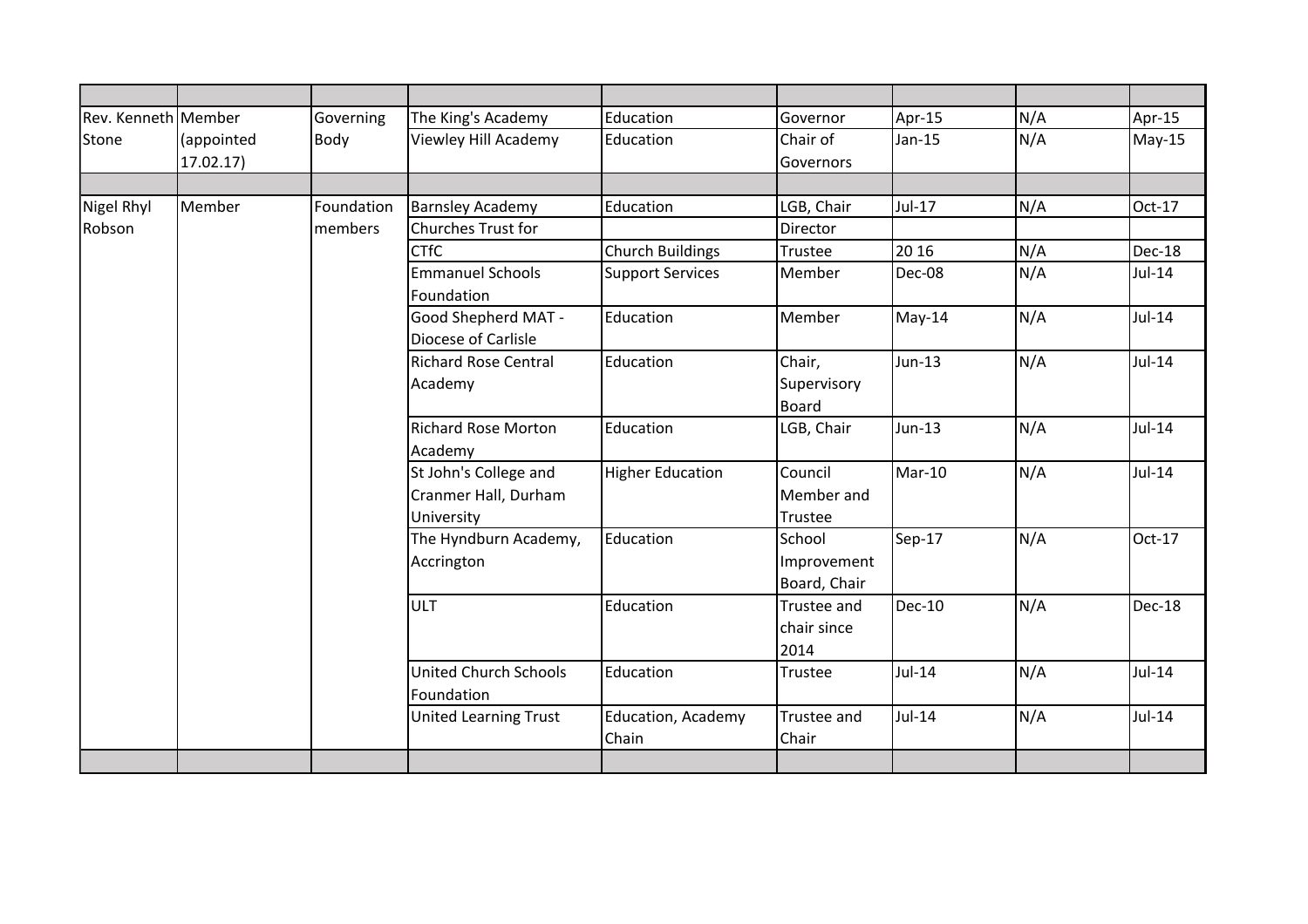| Mark            | COO                     | Foundation | <b>Blue Glass Ltd</b>       | Education             | Employee      | $Jan-18$      | N/A           | <b>Nov-18</b> |
|-----------------|-------------------------|------------|-----------------------------|-----------------------|---------------|---------------|---------------|---------------|
| <b>Chambers</b> |                         |            | FTR Ltd/Magpie Education    | Education             | Consultant to | $Jan-18$      | N/A           | <b>Nov-18</b> |
|                 |                         |            | <b>Trinity Academy</b>      | Education             | Spouse is a   | Jul-16        | N/A           | Oct-18        |
|                 |                         |            |                             |                       | Governor      |               |               |               |
|                 |                         |            | <b>Bradford Teaching</b>    | Health                | Governor      | Jan-20        | N/A           | $May-20$      |
|                 |                         |            | <b>Hospitals Foundation</b> |                       |               |               |               |               |
|                 |                         |            | <b>Emmanuel Schools</b>     | Education             | Employed      | <b>Jul-20</b> | N/A           | Sep-20        |
|                 |                         |            | Foundation                  |                       |               |               |               |               |
|                 |                         |            | <b>Emmanuel Schools</b>     | Education             | Trustee       | Oct-18        | <b>Jul-20</b> | Sep-20        |
|                 |                         |            | Foundation                  |                       |               |               |               |               |
|                 |                         |            | <b>Emmanuel Academy</b>     | <b>School Uniform</b> | Director      | <b>Jul-20</b> | N/A           | Oct-20        |
|                 |                         |            | <b>Services</b>             |                       |               |               |               |               |
|                 |                         |            | Northern Star Academies     | Education             | Trustee       | Dec-19        | N/A           | <b>Nov-21</b> |
|                 |                         |            | Trust                       |                       |               |               |               |               |
|                 |                         |            | University of Leeds         | Education             | Spouse is an  | Jun-15        | $Jul-21$      | <b>Nov-18</b> |
|                 |                         |            |                             |                       | Employee      |               |               |               |
| Helen           | Member                  | Foundation | None                        |                       |               |               |               | <b>Dec-20</b> |
| McEvoy          | (Appointed              | Members    |                             |                       |               |               |               |               |
|                 | 30.11.21)               |            |                             |                       |               |               |               |               |
|                 |                         |            |                             |                       |               |               |               |               |
|                 |                         |            |                             |                       |               |               |               |               |
| Darren          | <b>Finance Director</b> | Foundation | <b>Cramlington Learning</b> | Education             | Parent        | Jun-17        | $Jun-21$      | $May-17$      |
| Warburton       |                         |            | Village                     |                       | Governor and  |               |               |               |
|                 |                         |            |                             |                       | Director      |               |               |               |
|                 |                         |            | <b>Emmanuel Academy</b>     | <b>School Uniform</b> | Director      | Jan-17        | N/A           | $Jan-17$      |
|                 |                         |            | <b>Services</b>             |                       |               |               |               |               |
|                 |                         |            | <b>Emmanuel Schools</b>     | Education             | Employed      | $Jan-17$      | N/A           | $Jan-17$      |
|                 |                         |            | Foundation                  |                       |               |               |               |               |
|                 |                         |            |                             |                       |               |               |               |               |
| Christine       | Company                 | Foundation | <b>Emmanuel Schools</b>     | Education             | Employed      | Feb-15        | N/A           | Feb-20        |
| Taylor          | Secretary               |            | Foundation                  |                       |               |               |               |               |
|                 |                         |            |                             |                       |               |               |               |               |